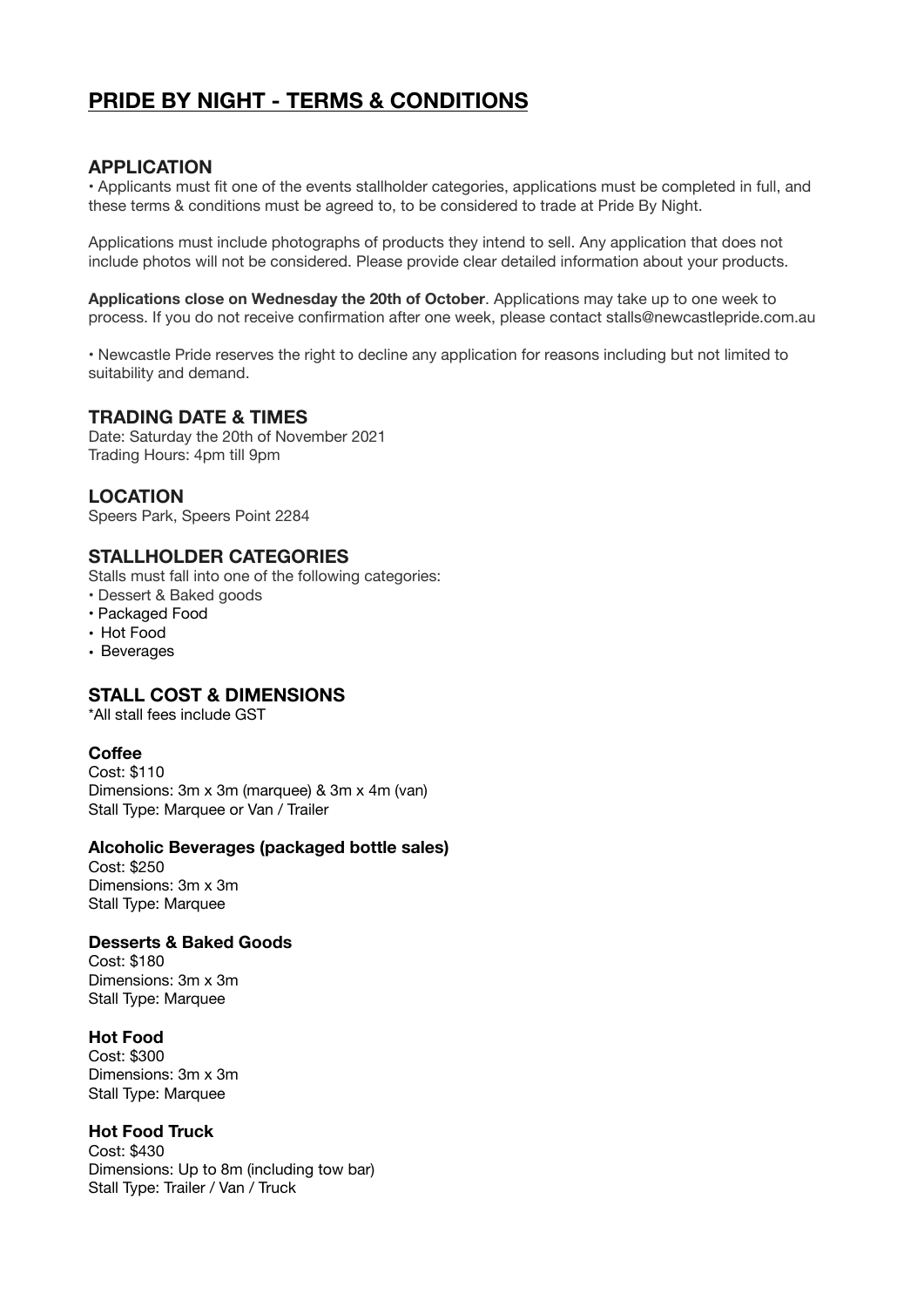# **PAYMENT OF STALL FEES**

Approved stallholders are required to pay their stall fee in full, within 7 days from invoice.

Invoices will be emailed to approved stallholders with instruction on how to make payment. Please check your junk folder after your stall has been approved if you do not receive the invoice as this will not extend the payment period.

Approval will lapse if payment is not made within this period and the stall space will be allocated to another applicant.

# **STALLS SELLING ALCOHOLIC BEVERAGES**

All alcohol sales must be sold packaged with closed bottles i.e. an un-opened bottle of wine.

No bottles/cans are to be opened by the stallholder or staff.

Bottle openers are not to be provided by the stallholders or staff.

No over the counter service as the event operates under a market/fair license.

All providers/staff must have their current RSA licences with them at the event.

All stalls selling alcohol must display RSA signage.

No sales to under 18 years old.

Samples must be restricted to 10ml serves. All RSA rules must be followed at all times during the event. If you have any queries, please contact stalls@newcastlepride.com.au

# **SHARED STALLS**

No shared stalls unless requested by the applicant in writing and approved by event management in advance. Each stallholder must submit an application for their goods, and will be considered in the application process.

# **PRESENTATION OF STALLS**

All stalls MUST be well presented, creative, and in keeping with the theme of Newcastle Pride. They must be neat & tidy and display signage of the designers logo/name where possible. Think colour, interesting display, rugs, flowers/plants etc. be creative and have fun with it! Your stall needs to draw interest from customers.

Offering eftpos where possible is advisable. There may not be an ATM on site.

# **EQUIPMENT**

Tables, gazebo, signage and any other form of merchandising must be supplied by the stallholder. Please leave ugly plastic tables, tarps and camp chairs at home!

**Do not turn up on the day expecting to receive tables, gazebos or any other equipment as it will not be available.** 

Stallholders using marquees must bring weights for every leg of their marquee. Pegs and start picked are not allowed to be used in the park.

# **PUBLIC LIABILITY INSURANCE**

Every stall must hold a current public liability insurance policy to the value of \$20,000,000 cover in order to trade at Pride By Night. This is a requirement of Lake Macquarie Council.

A copy of the Insurance Certificate of Currency must be supplied to stalls@newcastlepride.com.au before the event. It is the responsibility of the stallholder to ensure that the insurance is renewed and remains current for the term that the stallholder undertakes trading activity at the event.

# **FOOD SAFETY CERTIFICATES & INSPECTIONS**

All food vendors must supply current FSS certificates to stalls@newcastlepride.com.au before the event, in order to trade.

Food vendors may also be subject to City of Newcastle food safety inspections, where, if inspected, they must pay an inspection fee.

# **WET WEATHER POLICY**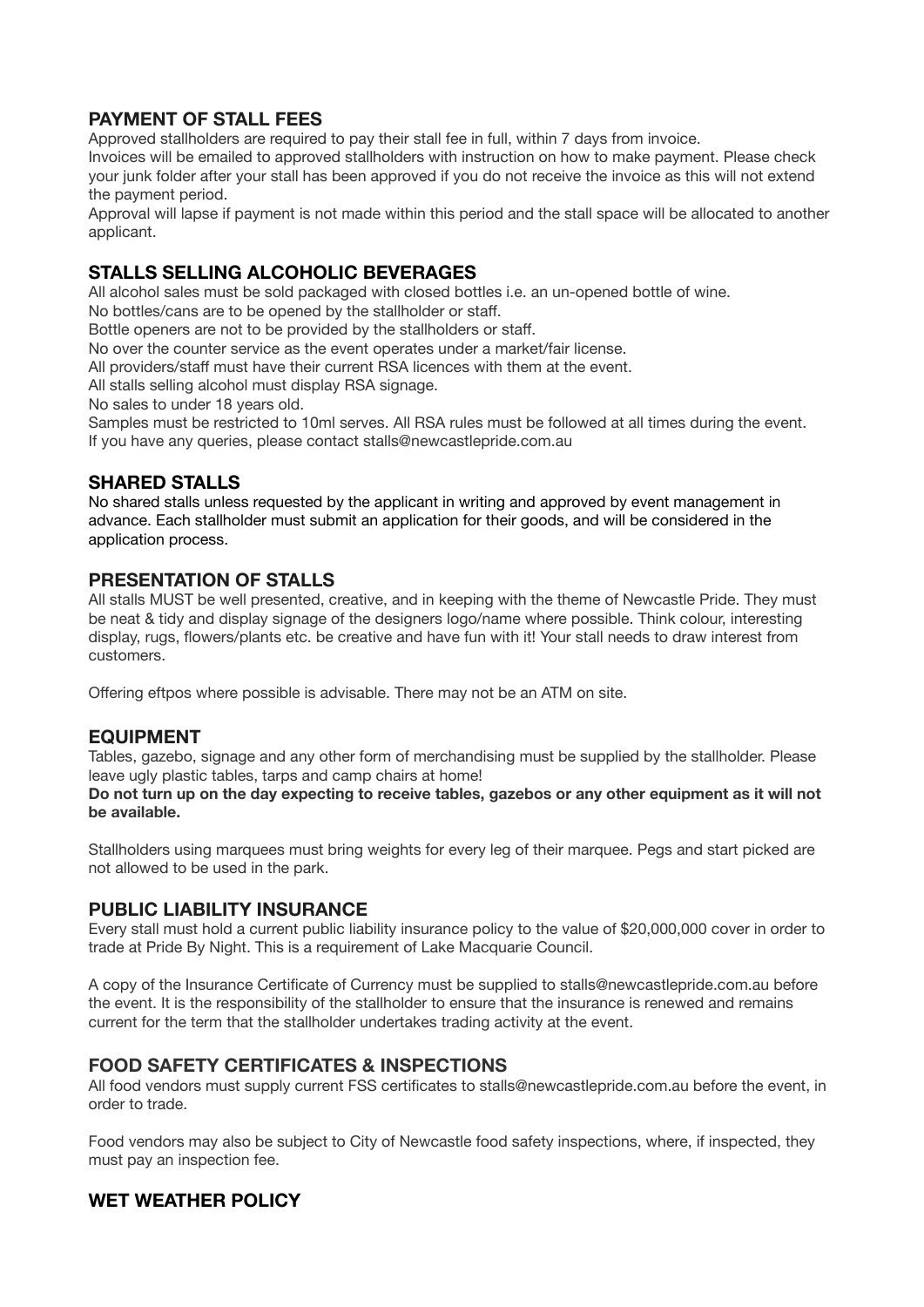Pride By Night is an open air event and will go ahead. It is the responsibility of the stallholder to bring their own shelter for protection against sun or rain if required.

Noted again: Stallholders using marquees must bring weights for every leg of their marquee. Pegs and start picked are not allowed to be used in the Park.

# **CANCELLATION POLICY & REFUNDS**

Pride By Night will only be cancelled if unsafe / external factors restrict the market from operating. Newcastle Pride management reserve the right to change venue or postpone the date as an alternative option to cancelling the event.

In the instance that Pride By Night is cancelled due to pandemic, all confirmed stallholders will be contacted by the morning of the event by text (please make sure you provide the event day contacts mobile number on your application.

**In the instance Pride By Night is cancelled due to pandemic, stallholders will be refunded their stall fee.** Stallholders will be contacted within 14 days of the cancelled event to arrange a refund.

In the instance that a **stallholder cancels within 24 days** of the event, for any reason, they must give written notice by email to stalls@newcastlepride.com.au. **No refunds or credits are provided** for cancellations, for any reason, within 24 days from event day.

Pride By Night will not be cancelled due to unfavourable weather, including but not limited to, rain and wind. And no refunds are provided for unfavourable weather.

In summary, the only instances where refunds are provided are:

- 1. Cancellation of the event due to pandemic.
- 2. Where the stallholders has provided at least 24 days written notice to stalls@newcastlepride.com.au

# **COVID SAFE**

All stalls must provide a covid safe environment within their stall by providing hand sanitiser at the entry/ front counter of their stall.

All stallholders must follow any direction of management in relation to COVID-19 regulations, before, during and after the event.

If there are any procedures that must be followed, management will keep stallholders informed.

# **ACCESS TO POWER**

Pride By Night is a powerless event for stallholders. If you require power you may bring a silent generator, but this must be approved by market managers on application. If a noisy generator is used at the event, event management reserves the right to stop the stallholders trade.

**Do not turn up on the day expecting to receive power as it will not be available.** 

#### **RUBBISH & WASTE**

All rubbish, waste and packaging must be taken away with the stallholder. **Bins provided do not cater for stallholder rubbish** and may not be used by stallholders to dump food wrapping, cans, bottles etc. The stall site must be left in the condition it was found.

Speers Point Park is a public place for everyone to enjoy, please treat it as you would your own home, and please respect the neighbours and local community.

# **PARKING & VEHICLE ACCESS**

Please do not park illegally, double park in traffic lanes, queue across traffic intersections, undertake illegal U turns or traffic manoeuvres, or otherwise hinder traffic in the streets surrounding the market during set up or pack up.

Once you stall is set up, we strongly suggest you move your vehicle to avoid parking fines and to allow customers to park near the event.